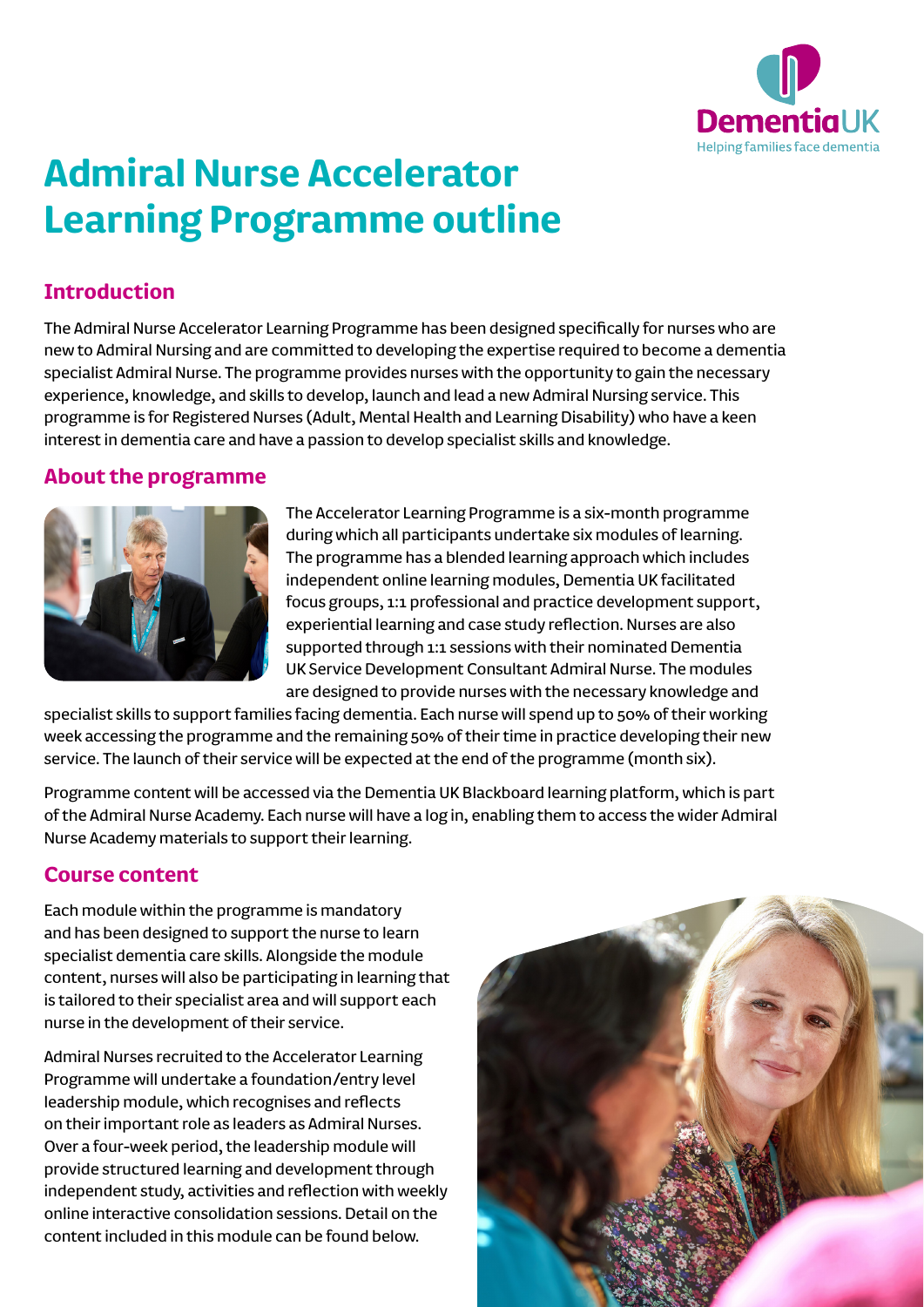# **Modules**

## **Module one: Foundations and interventions module**

| Week <sub>1</sub>                                                       | Week <sub>2</sub>                                                                                       | Week 3                                                                                                      | Week 4                                                                             |
|-------------------------------------------------------------------------|---------------------------------------------------------------------------------------------------------|-------------------------------------------------------------------------------------------------------------|------------------------------------------------------------------------------------|
| Learning journey<br>Portfolio development<br><b>Blackboard learning</b> | Developing the<br><b>Admiral Nurse role</b><br>Best practice guidelines<br>Meeting your<br>support team | Understanding<br>dementia and<br>its impact<br>Physiology of the brain<br>Person centred care<br>principles | Exploring therapeutic<br>interventions<br>Supporting families<br>through education |

# **Module two: Service development and evaluation, part one**

| Week <sub>1</sub>                                      | Week 2                                                                       | Week 3                         | Week 4                         |
|--------------------------------------------------------|------------------------------------------------------------------------------|--------------------------------|--------------------------------|
| Case work<br>management model<br>Assessment and triage | Designing a service<br>operational policy<br>Designing a referral<br>pathway | Service evaluation<br>part one | Service evaluation<br>part two |

# **Module three: Leadership in Admiral Nursing**

| Week <sub>1</sub>         | Week 2                               | Week 3                                | Week 4                             |
|---------------------------|--------------------------------------|---------------------------------------|------------------------------------|
| Theories of<br>Leadership | Values and emotional<br>intelligence | Quality improvement<br>and innovation | Relationships<br>and collaboration |
|                           |                                      |                                       |                                    |

 $\rightarrow$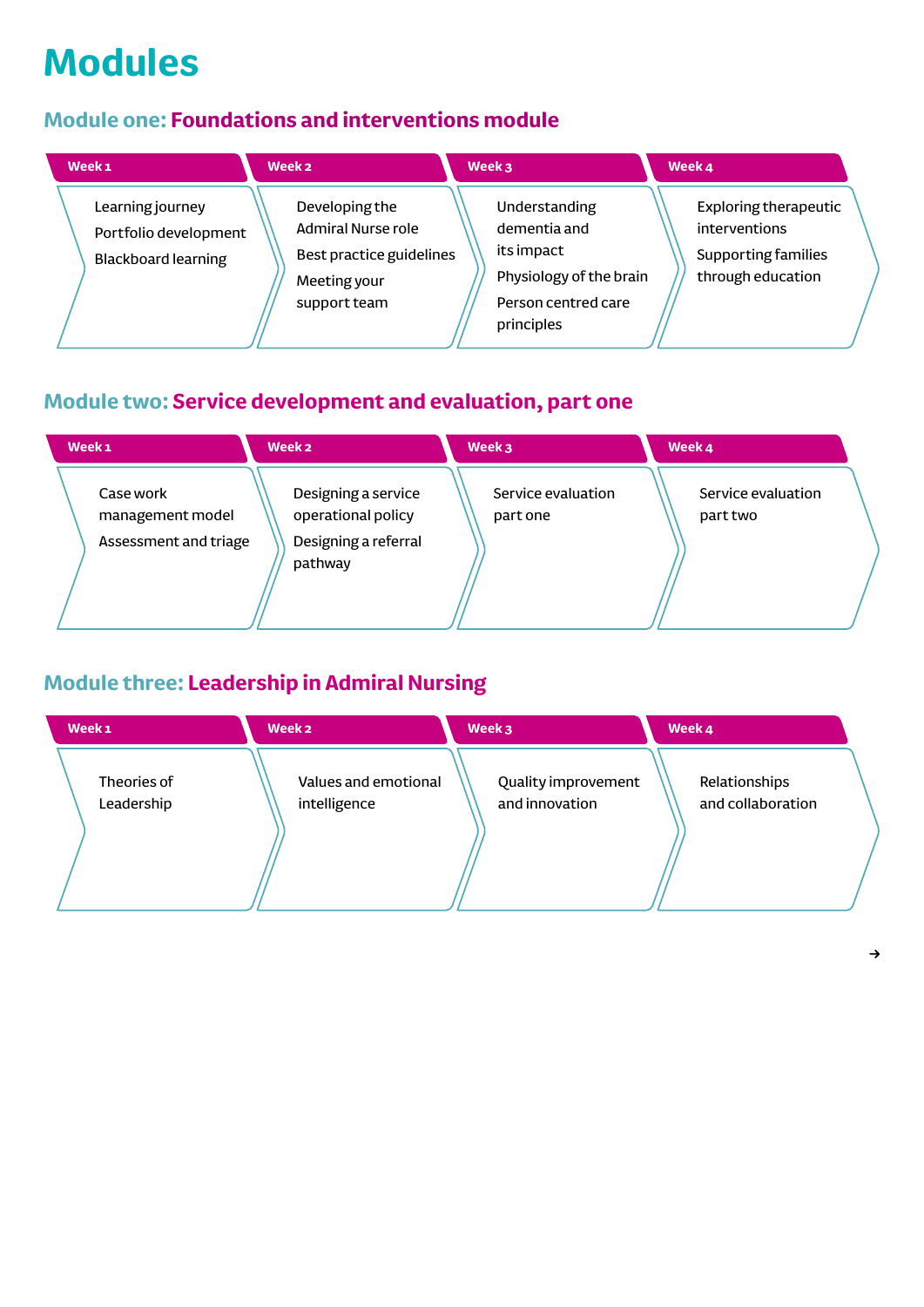# **Module four: Service development and evaluation, part two**

| Week <sub>1</sub>                                             | Week <sub>2</sub>                                                                                                                           | Week 3                           | Week 4                                     |  |
|---------------------------------------------------------------|---------------------------------------------------------------------------------------------------------------------------------------------|----------------------------------|--------------------------------------------|--|
| End of life care<br>Legal issues relating to<br>dementia care | <b>Presentation skills</b><br>to support service<br>development and launch<br>Collaboration with<br>statutory and non<br>statutory agencies | Service evaluation<br>part three | Person centred care<br>theory and practice |  |

# **Module five: Collaboration and integration of services**

| Week <sub>1</sub>                                 | Week 2                                           | Week 3                                     | Week 4                                                                |
|---------------------------------------------------|--------------------------------------------------|--------------------------------------------|-----------------------------------------------------------------------|
| Designing and<br>agreeing on referral<br>criteria | Service design<br>and information<br>development | <b>Presentation skills</b><br>workship two | Developing education<br>resources for health<br>and social care staff |
|                                                   |                                                  |                                            |                                                                       |

# **Module six: Consolidation of learning**

| Week <sub>1</sub>   | Week <sub>2</sub>   | Week 3              | Week 4                                                              |
|---------------------|---------------------|---------------------|---------------------------------------------------------------------|
| In-service learning | In-service learning | In-service learning | In-service learning,<br>review meetings and<br>portfolio completion |
|                     |                     |                     |                                                                     |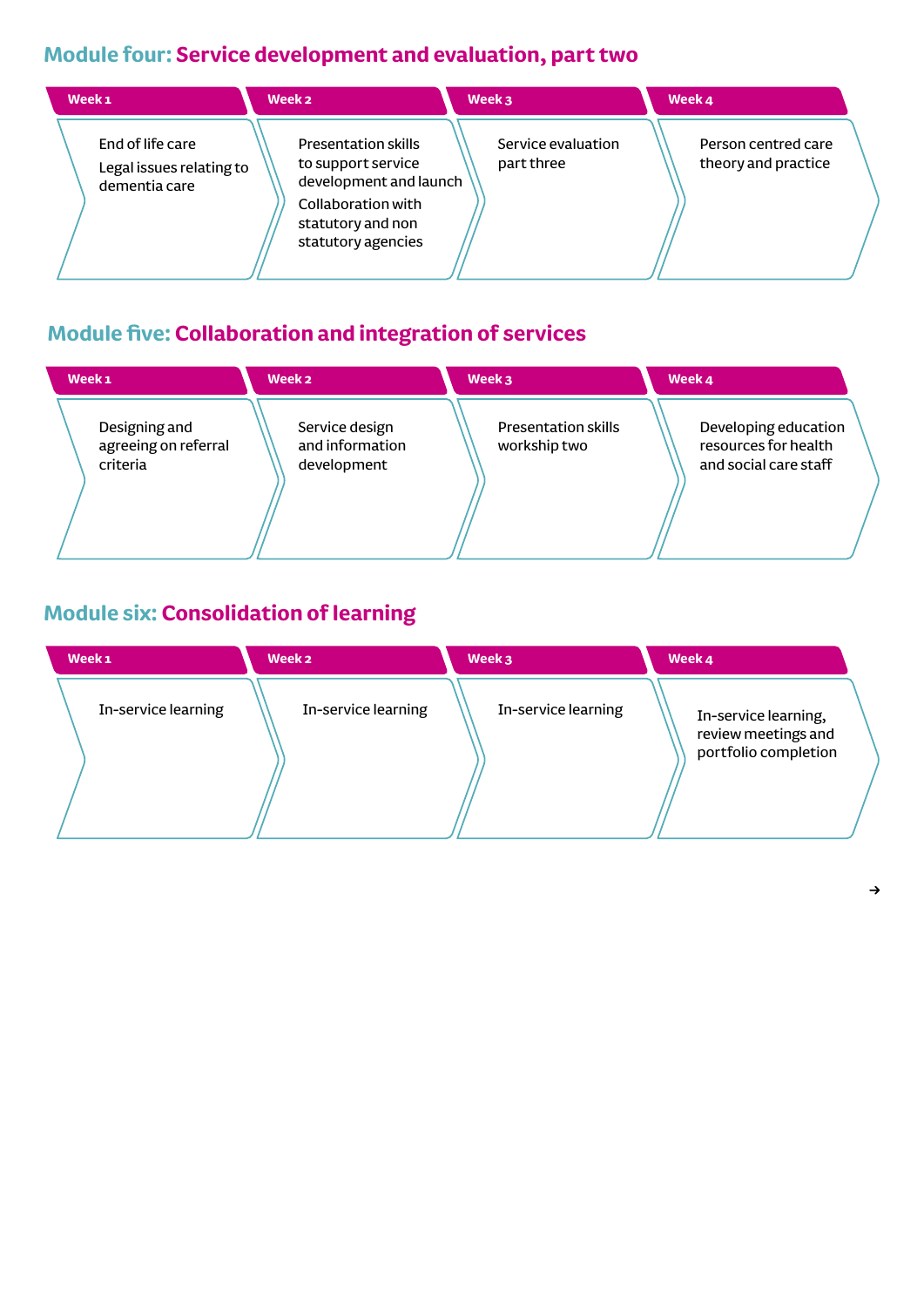### **Course delivery model**

| Week <sub>1</sub> | <b>AM</b>                                                                                                                                                                                                                  | <b>PM</b>                                                                                        |
|-------------------|----------------------------------------------------------------------------------------------------------------------------------------------------------------------------------------------------------------------------|--------------------------------------------------------------------------------------------------|
| Tuesday           | Learning focusing on specialist area and<br>service development                                                                                                                                                            | Reflections and action plan development<br>- self-directed and/or meeting with<br>Programme Lead |
| Wednesday         | Online independent learning                                                                                                                                                                                                | Online independent learning                                                                      |
| Thursday          | Reflection and portfolio completion -<br>self-directed                                                                                                                                                                     | In practice                                                                                      |
| Week <sub>2</sub> | <b>AM</b>                                                                                                                                                                                                                  | <b>PM</b>                                                                                        |
| Tuesday           | Dementia UK facilitated focus group-<br>reflection on implementation of learning in<br>practice<br>Action planning and portfolio development<br>- supported by Dementia UK Service<br>Development Consultant Admiral Nurse | Learning focusing on specialist area and<br>service development                                  |
| Wednesday         | Online independent learning                                                                                                                                                                                                | Online independent learning                                                                      |
| Thursday          | Dementia UK facilitated focus group - peer<br>learning, sharing action plans and portfolio<br>completion                                                                                                                   | In practice                                                                                      |

#### **Approaches to support learning throughout the programme**

To enhance and maximise the learning opportunities for nurses undertaking this programme, a variety of approaches are used. These include:

- Group activities including fortnightly focus group sessions
- Module materials and learning pathways accessed via dedicated learning resource
- Reflective practice sessions
- Action plan design and completion throughout the programme
- Exploring video work, narrative, and hearing from those living with dementia and their carers
- Case study analysis
- Support from Dementia UK Service Development Consultant Admiral Nurses
- Analysis of research articles
- Exploring the national dementia agenda and national policy drivers
- 1:1 support to develop individual learning plans
- Continuous development of a portfolio to demonstrate learning and evidencing progression throughout the programme
- Regular review points to ensure nurses are confident of their learning and identify areas where they may need extra support to progress through the programme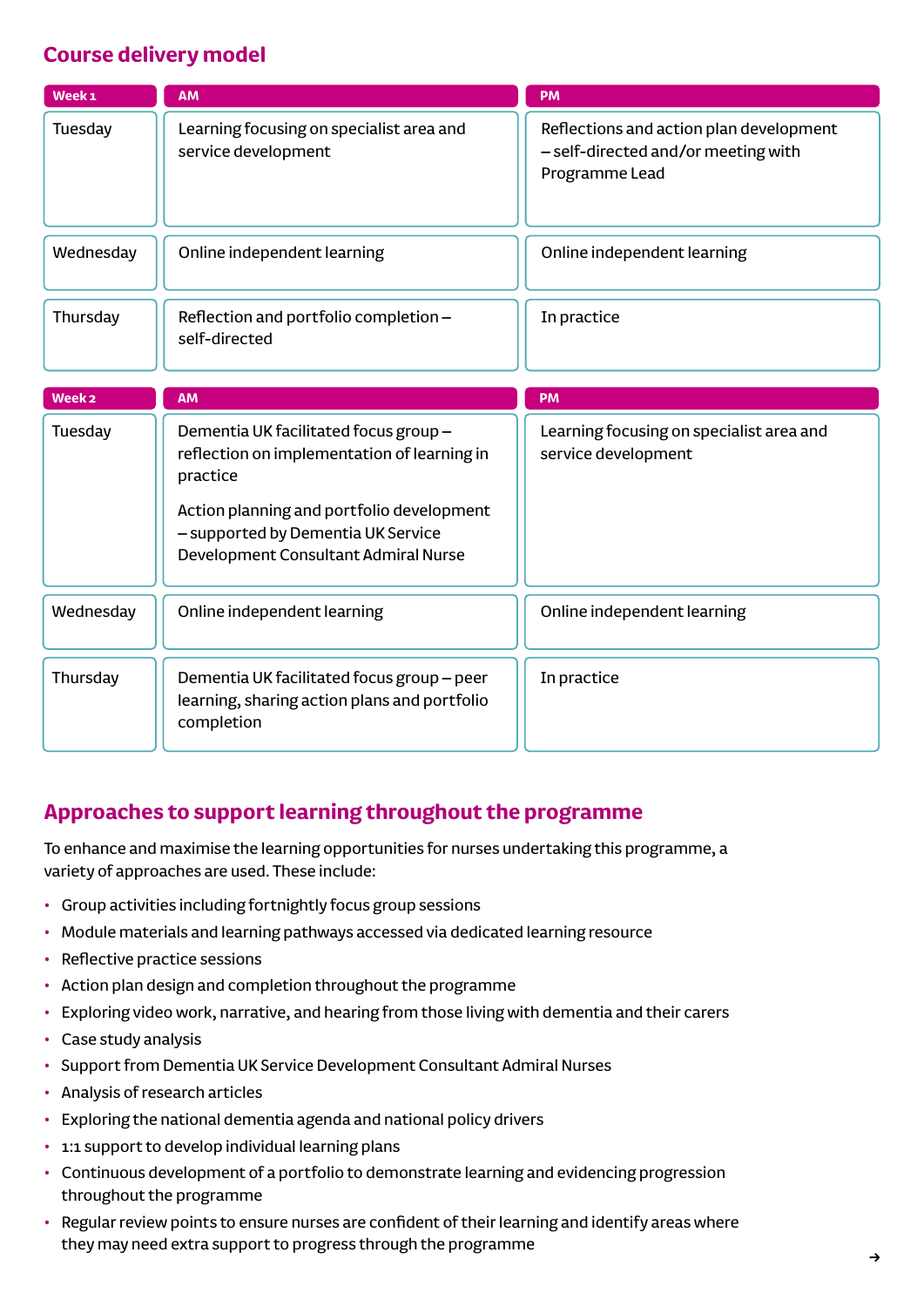# **Specialist support**

#### **Programme Lead**

The Programme Lead will lead on the design, implementation and ongoing evaluation of the Accelerator Learning Programme. They will work closely with the Business Development Account Manager, Dementia UK Service Development Consultant Admiral Nurse, and Professional and Practice Development Team to maintain effective communication and collaboration to ensure that agreed implementation strategies, targets and risks are managed successfully. In addition, they will ensure that all module content is aligned with the agreed learning outcomes, ensuring that the academic levels within the programme are aligned to Dementia UK's specialist Admiral Nurse Competencies.

The Programme Lead is responsible for communicating with the Director of Clinical Services at Dementia UK, who will ensure ongoing evaluation and outcomes are reported at Board level.

The Programme Lead will act as a conduit for discussions, feedback and evaluation relating to all ongoing programme developments. This includes liaising and collaborating with all Dementia UK teams, the employer and nurses undertaking the programme.

Throughout their time on the programme, each nurse will have support directly from the Programme Lead and, in collaboration with the nominated Dementia UK Service Development Consultant Admiral Nurse, will develop an agreed individual learning plan which will include enhanced learning related to their specialist area. The Programme Lead will support each nurse individually throughout the course to successfully complete their learning plan and be available to support nurses to manage any individual circumstances.

Both the employer and the nurse will have access to the Programme Lead throughout the duration of their time on the programme. There is a dedicated email address and telephone number to enable direct contact where necessary. If either the employer or the nurse has any questions or concerns about undertaking or progressing through the programme, the Programme Lead will be able to give direct support to work towards resolving issues.

Programme Lead email contact: **[accelerator@dementiauk.org](mailto:accelerator@dementiauk.org)**

#### **Programme Co-ordinator**

The Programme Co-ordinator will oversee all administrative details for the Accelerator Programme, and liaise with the nurses, employer and the Programme Lead to ensure that communication is smooth and efficient. In the absence of the Programme Lead, the Programme Co-ordinator will forward on any concerns or issues about the programme to the Head of Professional and Practice Development or another member of the Professional and Practice Development team. The Programme Co-ordinator will also support the nurses with accessing the online learning platform and any content within the modules, as well as helping them with creating and maintaining their individual portfolio.

Programme Co-ordinator email contact: **[accelerator@dementiauk.org](mailto:accelerator@dementiauk.org)**

#### **Admiral Nurse Academy**

In addition to materials provided via the Dementia UK online learning platform for the Accelerator Learning Programme, nurses on the programme will also have access to the Admiral Nurse Academy. Available to all Admiral Nurses across the UK, the academy provides opportunities for continual professional and career development, advancing, showcasing, innovating and knowledge sharing, as well as space to connect with and support one another.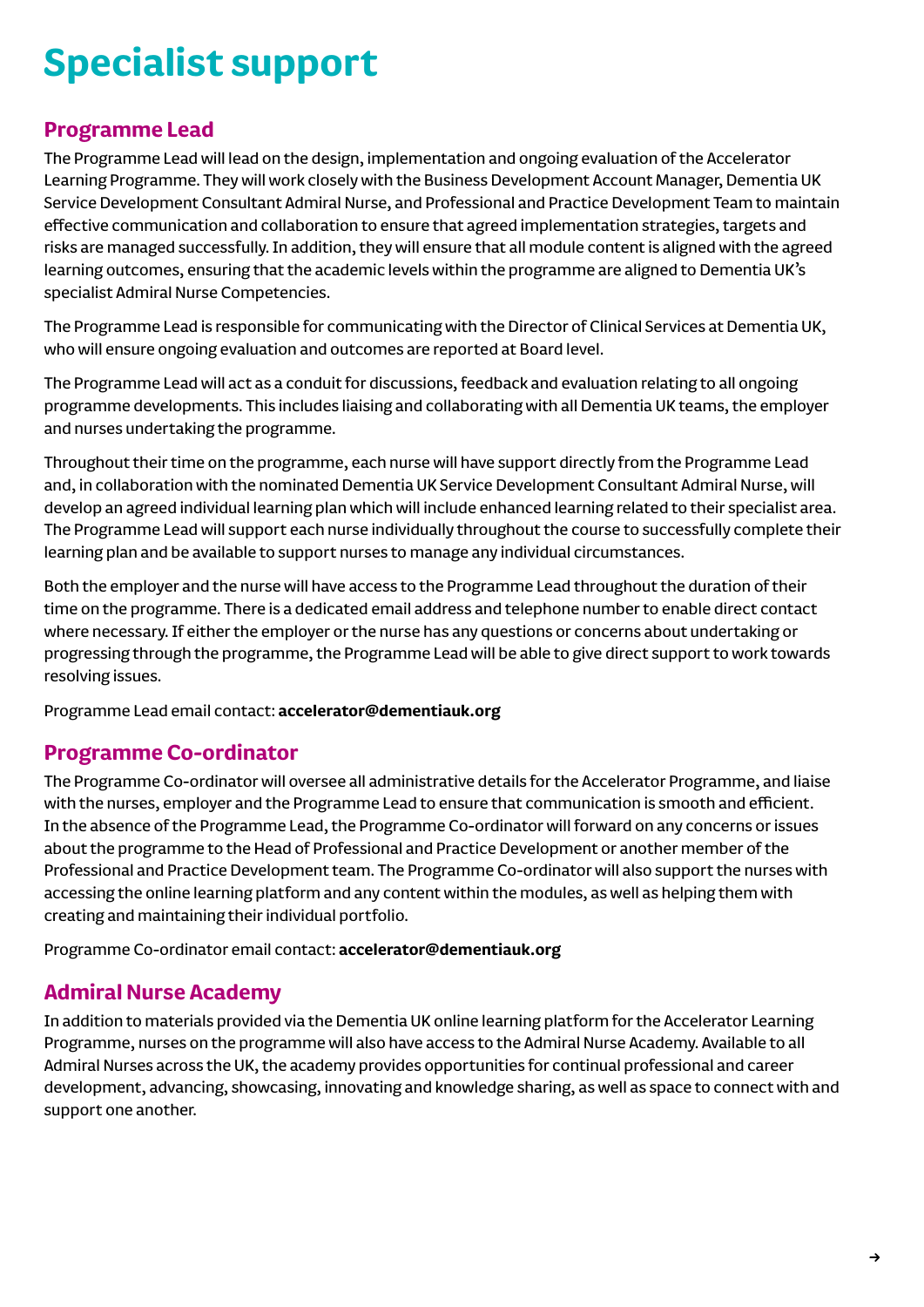#### **Dementia UK Service Development Consultant Admiral Nurse**

Each nurse will have access to specialist support throughout the programme from a dedicated Dementia UK Service Development Consultant Admiral Nurse. Nurses on the programme will work with the Service Development Consultant Admiral Nurse to develop a SMART action plan for their service. The Dementia UK Service Development Consultant Admiral Nurse will have regular meetings to assist the nurse in progressing both their learning within their specialist area, and service development throughout the programme.

During Dementia UK Service Development Consultant Admiral Nurse 1:1 support, the nurse will be guided through a range of activities to aid

in the design and implementation of their specialist service. This will include activities such as:

- Stakeholder identification and engagement
- Undertaking a local induction and mandatory in-house training
- Development of service operational policies, referral pathways and related documents
- Development of an evaluation strategy for the service
- Development of a dementia/Admiral Nurse steering group
- Development of plans and strategies for launch, with full launch expected at the six-month point

#### **Professional and Practice Development Team**

The Professional and Practice Development team will support the nurse with their learning throughout their time in the Admiral Nurse Academy. The team will support the nurse to develop an individual learning plan to ensure they have an opportunity to develop their know and skills, enabling them to design and deliver a new Admiral Nurse service. They will work together to identify any skills and knowledge areas for development and agree on how to meet these identified needs, with consideration for future learning and development in the longer term.

#### **Business Development Team**

Each service will continue to receive dedicated support from the Business Development team. The team supports the employer and nurse through regular steering group meetings to ensure implementation, development and ongoing sustainability of the Admiral Nurse service. After the nurse has completed the Accelerator Learning Programme, the Business Development representative for your service will remain a key link to Dementia UK, providing ongoing assistance to you as the employer and connecting Admiral Nurse teams with other support from Dementia UK as required.

#### **Insights and Evaluation Team**

Both during and on completion of the programme, nurses will be able to access advice, guidance or support on evaluation design, methodology, tools, analysis and reporting from the Insights and Evaluation Team.

The team can also advise nurses on the development of their own service monitoring or evaluation plans and provide access to resources to support with implementation of these plans.

#### **Research and Publications Team**

Both during and on completion of the programme, nurses can gain ongoing support from Dementia UK's Research and Publications Team. If nurses would like support to complete a research study or write up a project or article for publication, the dedicated team will discuss ways in which they may be able to support and guide them.

#### **Other Dementia UK teams**

Nurses will be introduced to the wider Dementia UK support teams such as Fundraising, Marketing and Communications should they need ongoing support in these areas.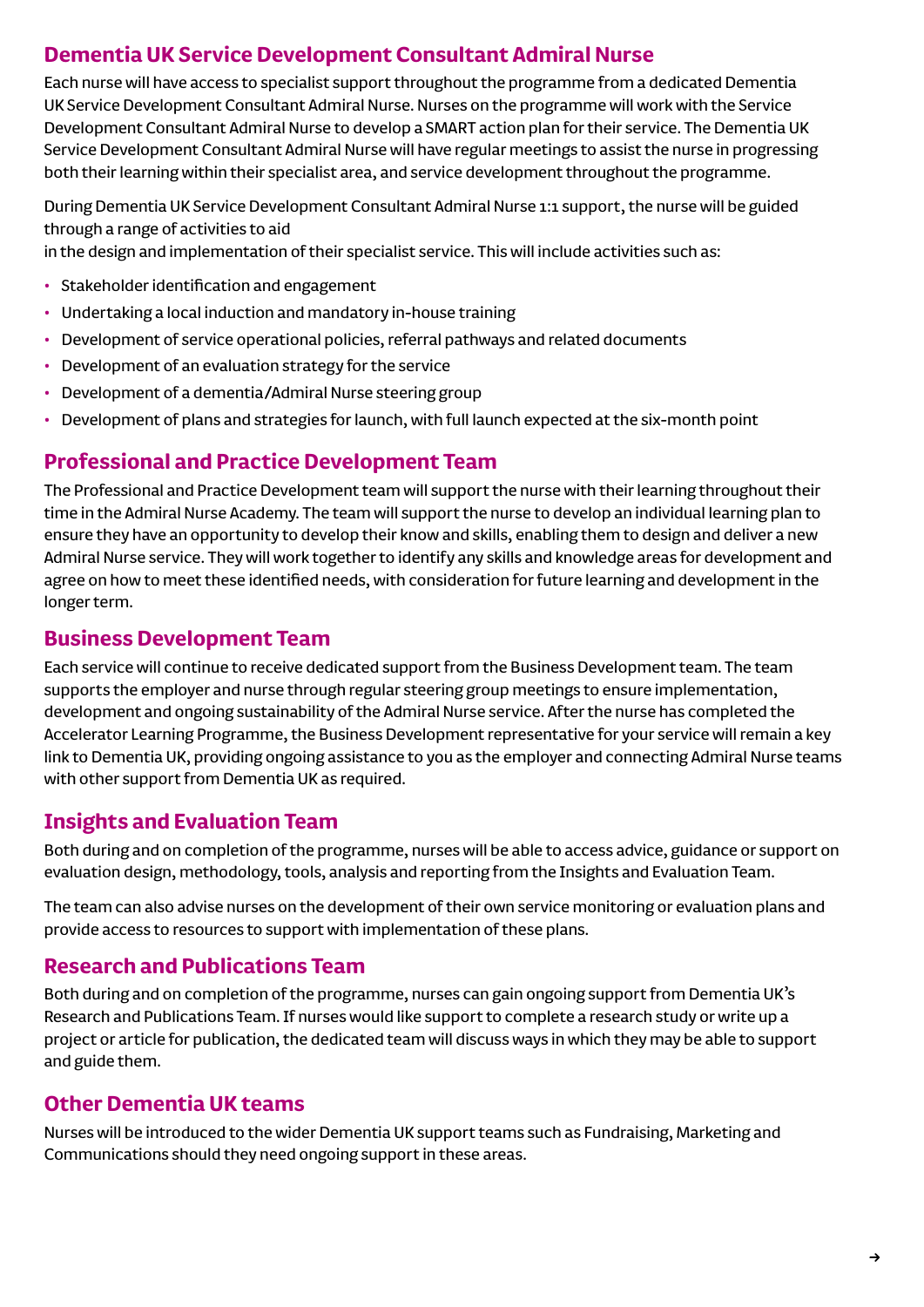## **Practice Action Learning Sets**

Throughout the six-month programme, nurses will also attend monthly Practice Action Learning Sets. This is a clinical supervision model that enables nurses to participate in a facilitated group sharing environment, exploring the complexities of specific situations experienced in practice.

On completion of the programme, each nurse will continue to attend a Practice Action Learning Set on a monthly basis, as part of their continuous Dementia UK professional and practice development.

### **Commitment to learning**

Nurses will spend 50% of their working week participating in the programme and 50% of their time with their employer in practice. Whilst on the programme the nurse will attend sessions online via the learning platform. These will be set days ( all day Tuesdays and Wednesdays and Thursday mornings). On the rare occasion that a nurse needs to swap these study days the employer and Dementia UK will, where possible, accommodate this swap for a particular week. In order to enhance peer supported reflective learning within this programme it is necessary for nurses to study alongside their fellow colleagues on the programme, therefore attending set learning days is essential.

#### **Learning timeframes**

Time has been built into the programme to accommodate annual leave. This means that, where a nurse has not taken leave throughout the programme, there is an opportunity to utilise this time for extended learning focusing on their specific specialist area of practice.

Where a nurse for any reason has not completed the programme at the end of the allocated six-month period, Dementia UK and the employer will endeavour to develop an individual learning plan with the nurse to support the completion of the programme as per the module requirements. This may necessitate the nurse studying beyond the six-month period. This will be negotiated and agreed with the employer, Dementia UK and the nurse undertaking the programme.

#### **Portfolio**

Throughout the programme each nurse will complete a portfolio. This will contain:

- Learning aims and objectives aligned to the continuous learning development plan
- SMART action plans providing ongoing record of service development in practice
- Reflections
- Evidence of learning
- Reflection on the achievement of each element of the Admiral Nurse Competency Framework

#### **Action plans**

Each nurse will work with a Service Development Consultant Admiral Nurse to develop an action plan that focuses on the design, development and launch of the new Admiral Nurse service. This action plan will be continuously developed and implemented throughout the duration of the six-month programme. Nurses will share these action plans with their line manager to support nurses in the development and preparation for launch of their service.

Nurses will review these action plans with the Service Development Consultant Admiral Nurse and Programme Lead to ensure learning within the programme aligns with required actions and skills identified within the plan.